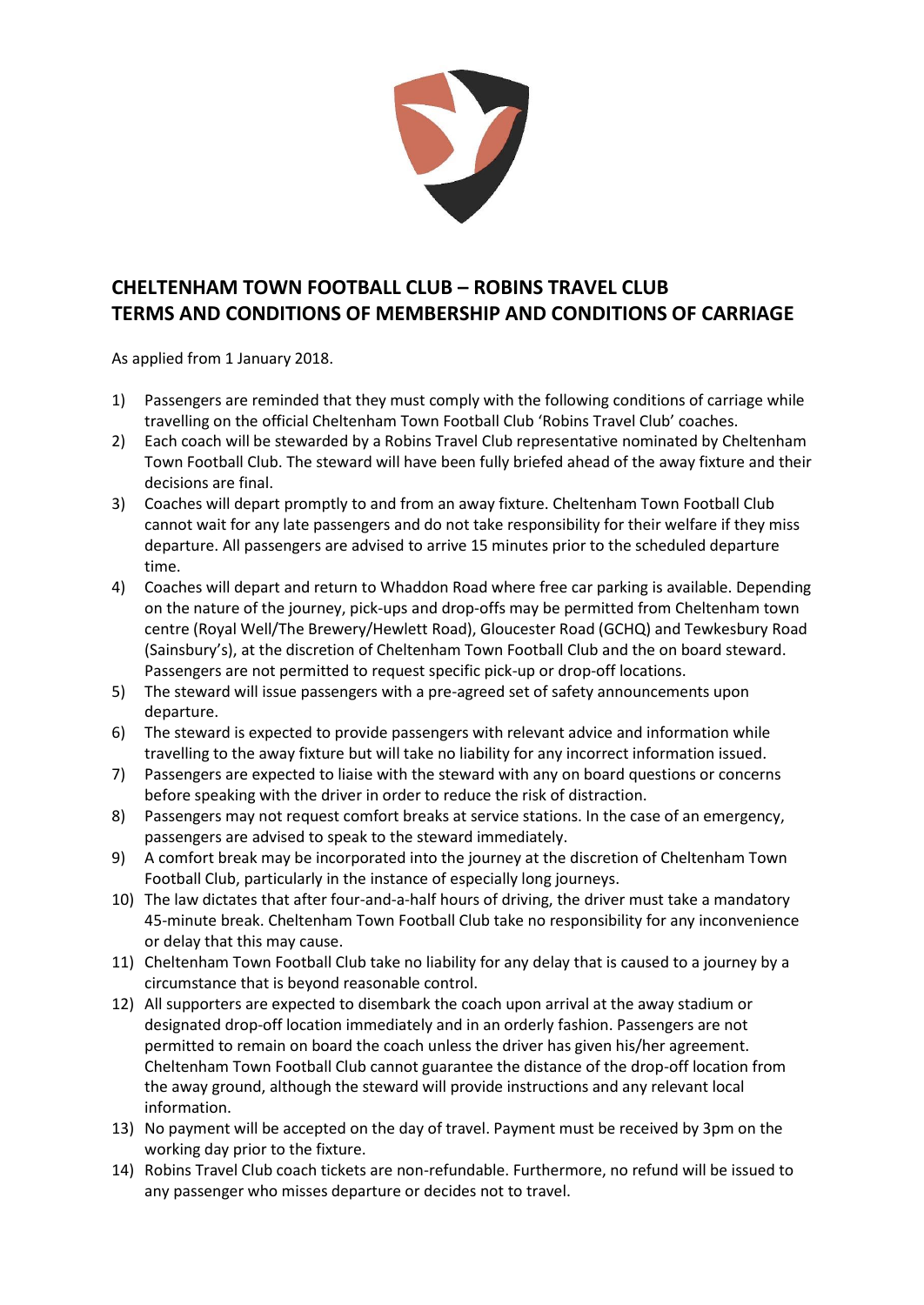- 15) Coach seats will be reserved for regular Robins Travel Club members upon request until one week prior to travel. If payment is not received by this time, seats will be made available for general sale.
- 16) Cheltenham Town Football Club reserve the right to:
	- Refuse to operate an executive coach to any away fixture;
	- b. Cancel tickets or coaches without notification prior to departure for a full refund;
	- c. Refuse Robins Travel Club membership applications and revoke membership.
- 17) Passengers are required to present their ticket for inspection before boarding the coach. Any passengers collecting a ticket on the day of travel from the steward must provide proof of identity.
- 18) Cheltenham Town Football Club and/or the on board steward reserve the right to alter the coach seating plan without notice.
- 19) Coaches will be equipped with a fully-working on board toilet. If the toilet is deemed to be outof-order, a comfort break may be incorporated into the journey at the discretion of the steward.
- 20) It is a legal requirement for passengers to wear a seatbelt at all times, providing that they are fitted to the vehicle. Passengers aged 14 or over are responsible for this and Cheltenham Town Football Club accept no liability for failure to comply.
- 21) Smoking, including electronic cigarettes, will not be permitted on the coach. Any passenger found to be smoking may be ejected from the coach.
- 22) Strictly no alcohol is to be brought onto or consumed on the coach. Anyone caught bringing alcohol onto or consuming alcohol on the coach may be refused travel or removed from the coach. Passengers are reminded that it is illegal to bring alcohol onto a coach travelling to a designated sports event.
- 23) Passengers who appear to be under the influence of alcohol may be refused travel by the coach steward.
- 24) Hot and/or greasy food is not to be brought onto or consumed on the coach. Hot drinks are permitted but must be carried in a safe container.
- 25) The coach steward has the authority to search any bags or belongings to ensure compliance with the above conditions of travel. Refusal to be searched may result in refusal of travel by the steward.
- 26) Any items that are left on the coach will be entirely at the owner's risk. Cheltenham Town Football Club and the coach operator will not be liable for lost or stolen property.
- 27) The driver and/or steward is permitted to suspend the journey indefinitely in the case of a vehicle failure, safety-critical situation or passenger incident. The coach operator will be responsible for ensuring that the journey is completed in the case of a vehicle failure.
- 28) Cheltenham Town Football Club take no liability for any personal injury sustained on board a Robins Travel Club coach.
- 29) In accordance with EFL and government guidelines, Cheltenham Town Football Club allows supporters aged 14 and over to travel unaccompanied to away fixtures.
- 30) Those travelling on Robins Travel Club coaches do so at their own risk and must behave in an acceptable manner. Failure to do so may result in a ban from travelling on coaches provided by Cheltenham Town Football Club in the future.
- 31) Cheltenham Town Football Club will not tolerate the following behaviour under any circumstances towards the driver, steward or other passengers. Any persons behaving in such a manner may be ejected from the coach and may be banned from travelling to future fixtures:
	- a. Engaging in foul, abusive, intimidating, threatening or unacceptable behaviour;
	- b. Taking part in any chanting of an indecent, racist, homophobic, obscene or discriminatory nature;
	- c. Acting in a manner that is deemed detrimental to Cheltenham Town Football Club.
- 32) Disabled supporters requiring wheelchair assistance are asked to please inform the Ticket Office at the time of booking so that Cheltenham Town Football Club can liaise with the coach operator to ensure that reasonable adjustments are made.
- 33) By travelling with the Robins Travel Club, all passengers acknowledge that photographic images and/or audio-visual recordings may be taken of them and may also be used, by way of example and without limitation.